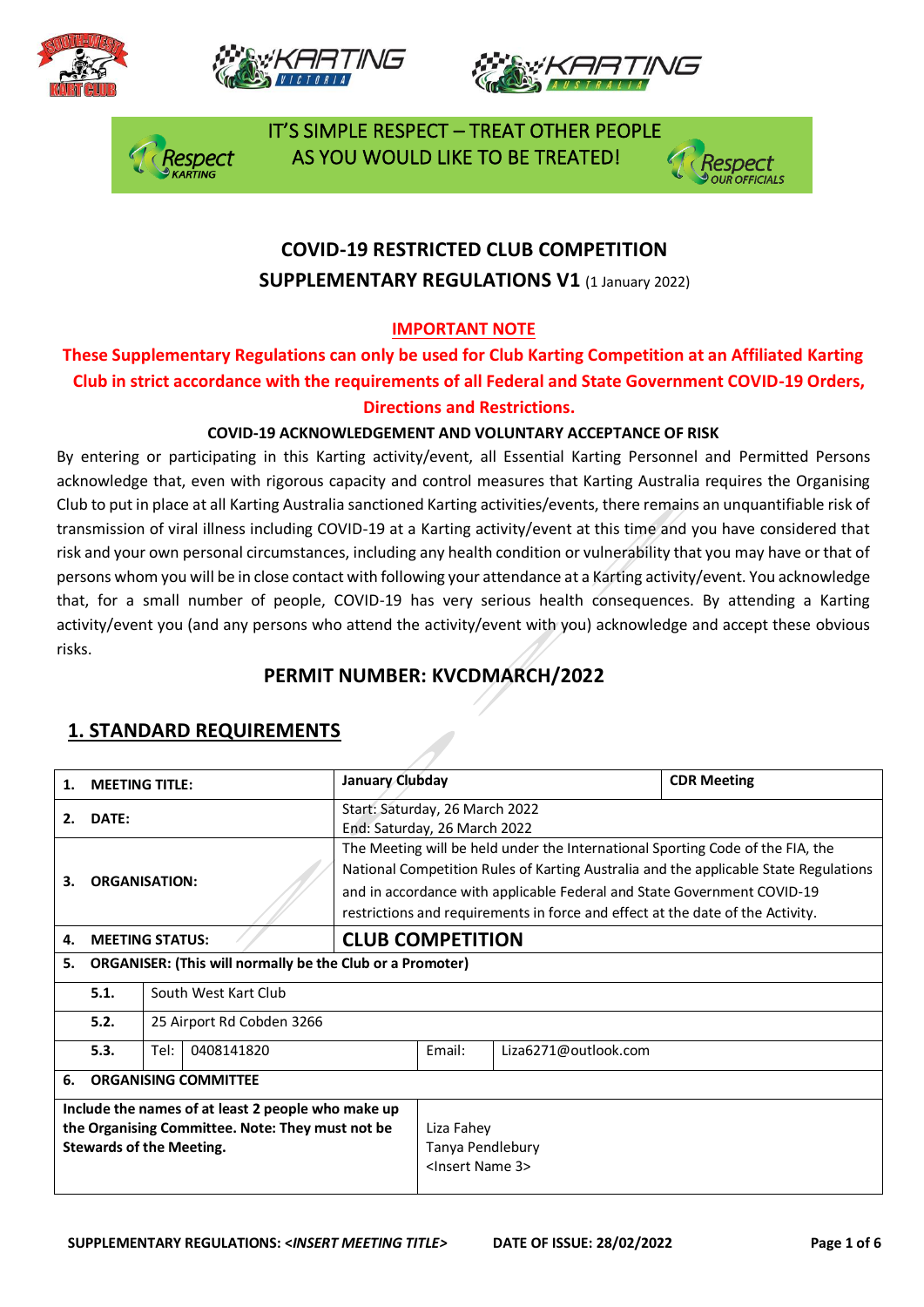







# IT'S SIMPLE RESPECT – TREAT OTHER PEOPLE **Asspect** AS YOU WOULD LIKE TO BE TREATED!



| 7. ESSENTIAL OFFICIALS (Ref: General Rules Chapter 7 Rule 4 - "Essential Officials")                                                                     |                                                                  |  |  |
|----------------------------------------------------------------------------------------------------------------------------------------------------------|------------------------------------------------------------------|--|--|
| <b>Stewards of The Meeting</b><br>Note: Chief Steward Must be Grade 3 or Higher                                                                          | Chris Place (Chief Steward)                                      |  |  |
| Clerk of the Course                                                                                                                                      | Liza Fahey                                                       |  |  |
| Note: Up to 35 Entries May be Grade 4 or Higher. More than 35 Entries* Must be Grade 3 or Higher<br>* See General Rules Chapter 7 Rule 4 Guidance Note 2 |                                                                  |  |  |
| Chief Scrutineer: May be Grade 4 or Higher                                                                                                               | <b>Michael Clover</b>                                            |  |  |
| Chief Timekeeper:                                                                                                                                        | <b>Russell White</b>                                             |  |  |
| <b>Emergency and Medical Services:</b>                                                                                                                   | <b>Russell White</b>                                             |  |  |
| <b>OTHER OFFICIALS</b><br>8.                                                                                                                             |                                                                  |  |  |
| Starter                                                                                                                                                  | Amber Henriksen                                                  |  |  |
| <b>Scales Marshal</b>                                                                                                                                    | Michael Clover                                                   |  |  |
| <b>Grid Marshal</b>                                                                                                                                      | Tanya Pendlebury                                                 |  |  |
| Secretary of the Meeting                                                                                                                                 | <b>Russell White</b>                                             |  |  |
| Timekeeper                                                                                                                                               | Russell White                                                    |  |  |
| <b>CIRCUIT DETAILS</b><br>9.                                                                                                                             |                                                                  |  |  |
| <b>Circuit Name:</b>                                                                                                                                     | Cobden Park Raceway                                              |  |  |
| <b>Circuit Address:</b>                                                                                                                                  | 25 Airport Rd Cobden 3266                                        |  |  |
| <b>Track Length:</b>                                                                                                                                     | 973 Metres                                                       |  |  |
| <b>Direction Of Racing:</b>                                                                                                                              | Anti Clockwise                                                   |  |  |
| <b>Track Density:</b>                                                                                                                                    | 36                                                               |  |  |
| <b>Notice Board:</b>                                                                                                                                     | In Tx shed behind scale/tech shed                                |  |  |
| <b>Stewards Office:</b>                                                                                                                                  | <insert location="" of="" office="" stewards="" the=""></insert> |  |  |
| Mechanical Breakdown Lane:                                                                                                                               | Will Not be in use at this Meeting.                              |  |  |
| Parc Fermé:                                                                                                                                              | In-grid scales shed & surrounding fence                          |  |  |

## **2. ADMINISTRATION**

| Anyone that holds a KA karting licence may compete at club events                        |
|------------------------------------------------------------------------------------------|
| The Club must maintain a register of all permitted persons who enter the Circuit for the |
| Event.                                                                                   |
| The number of entries in the Event is strictly limited by Government Directions/Orders.  |
| Pre-entry for the Event is essential. There will be NO ENTRIES ACCEPTED ON THE DAY.      |
| The Competition Groups listed below are permitted to compete at this Meeting.            |
|                                                                                          |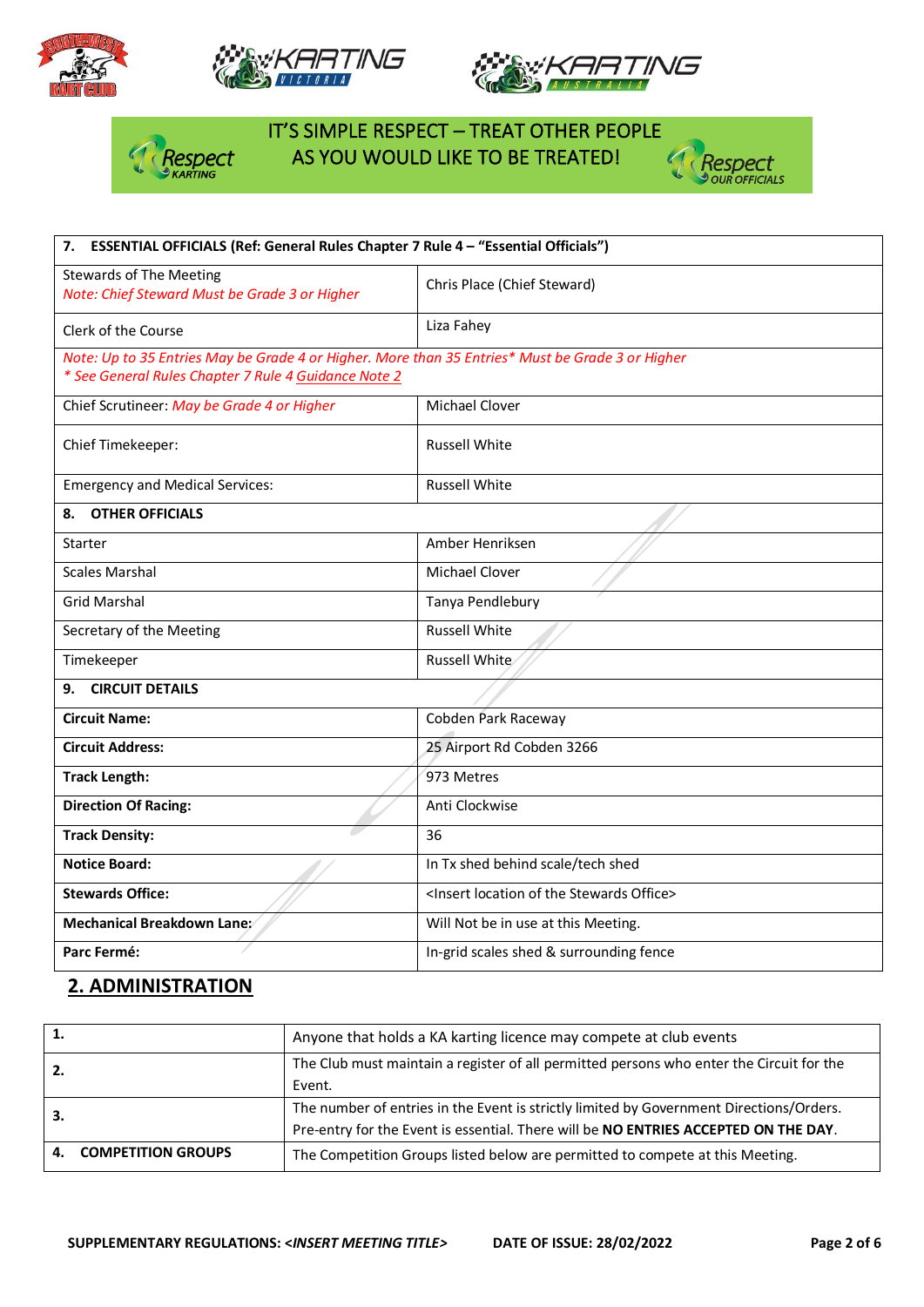







# IT'S SIMPLE RESPECT – TREAT OTHER PEOPLE  $\int_{\alpha}$  Respect AS YOU WOULD LIKE TO BE TREATED!



|                                                                                                                                       |                                                                                                                          | Competition Group names as listed in the 2022 Australian Karting Manual Competition |                             |                                                                         |                                                                                      |  |  |
|---------------------------------------------------------------------------------------------------------------------------------------|--------------------------------------------------------------------------------------------------------------------------|-------------------------------------------------------------------------------------|-----------------------------|-------------------------------------------------------------------------|--------------------------------------------------------------------------------------|--|--|
|                                                                                                                                       |                                                                                                                          | Rules Chapter 5 Rule 7 must be used.                                                |                             |                                                                         |                                                                                      |  |  |
|                                                                                                                                       |                                                                                                                          | See the Important Notes for Clubs About 4SS Racing (Class Rules, Chapter 20)        |                             |                                                                         |                                                                                      |  |  |
| <b>Competition Group</b>                                                                                                              |                                                                                                                          | <b>Eligible Classes for each Competition Group</b>                                  |                             |                                                                         |                                                                                      |  |  |
| Cadet                                                                                                                                 | Cadet 9                                                                                                                  | Cadet 12                                                                            | Cadet 4SS                   | <b>NOTE: Cadet 9 and Cadet 4SS MUST be</b><br>arranged behind Cadet 12. |                                                                                      |  |  |
| <b>Junior (Lower Performance)</b>                                                                                                     |                                                                                                                          | KA4                                                                                 | 4SS Junior                  | Yamaha                                                                  |                                                                                      |  |  |
| <b>Junior (Higher Performance)</b>                                                                                                    | KA3                                                                                                                      | KA <sub>2</sub>                                                                     | Junior Max                  | Junior Performance                                                      |                                                                                      |  |  |
| <b>Senior 4 Stroke</b>                                                                                                                | 4SS Senior                                                                                                               | 4SS<br>Supermaxx                                                                    |                             |                                                                         |                                                                                      |  |  |
| <b>Senior (Lower Performance)</b>                                                                                                     |                                                                                                                          | KA4                                                                                 | KA3                         | Yamaha                                                                  | TaG 125 Restricted                                                                   |  |  |
| <b>Senior TaG</b>                                                                                                                     |                                                                                                                          | <b>TaG 125</b>                                                                      | X30                         |                                                                         |                                                                                      |  |  |
| <b>Open Performance</b>                                                                                                               |                                                                                                                          | KZ <sub>2</sub>                                                                     | D <sub>D</sub> <sub>2</sub> | Gearbox                                                                 | Open Performance                                                                     |  |  |
| (2) groups.                                                                                                                           | Should any Competition Group reach 80% of the Track Density, the Classes in that Competition Group may be split into two |                                                                                     |                             |                                                                         |                                                                                      |  |  |
| <b>ENTRIES</b><br>5.                                                                                                                  |                                                                                                                          |                                                                                     |                             |                                                                         |                                                                                      |  |  |
| 2.1 ENTRIES OPEN:                                                                                                                     |                                                                                                                          | 12.01am as cms permits 7/03/2022                                                    |                             |                                                                         |                                                                                      |  |  |
| 2.2 ENTRIES CLOSE:                                                                                                                    |                                                                                                                          |                                                                                     |                             |                                                                         | A minimum of one (1) day prior to the commencement of the Meeting 11.59pm 24/03/2022 |  |  |
| <b>ENTRY FEE</b><br>6.                                                                                                                |                                                                                                                          |                                                                                     |                             |                                                                         |                                                                                      |  |  |
| 3.1 The Entry Fee for each Competition Group at this Meeting including GST including the TDF levy is as follows:                      |                                                                                                                          |                                                                                     |                             |                                                                         |                                                                                      |  |  |
| <b>Competition Group Name</b>                                                                                                         |                                                                                                                          | <b>Entry Fee</b>                                                                    |                             |                                                                         |                                                                                      |  |  |
| All Groups                                                                                                                            |                                                                                                                          | \$30                                                                                |                             |                                                                         |                                                                                      |  |  |
| <b>ENTRY PROCEDURE</b><br>7.                                                                                                          |                                                                                                                          |                                                                                     |                             |                                                                         |                                                                                      |  |  |
| 4.1 Each Entry for this Meeting must be made using the CMS as follows:                                                                |                                                                                                                          |                                                                                     |                             |                                                                         |                                                                                      |  |  |
|                                                                                                                                       | Log on to your driver information via http://www.karting.net.au/                                                         |                                                                                     |                             |                                                                         |                                                                                      |  |  |
|                                                                                                                                       | Click on the licence and entries icon (top centre of the screen)                                                         |                                                                                     |                             |                                                                         |                                                                                      |  |  |
| Click on the "Enter a Race Meeting" icon                                                                                              |                                                                                                                          |                                                                                     |                             |                                                                         |                                                                                      |  |  |
| Enter your log on details                                                                                                             |                                                                                                                          |                                                                                     |                             |                                                                         |                                                                                      |  |  |
| Under 'My Details' functions, choose 'Pre Enter Race Meeting'                                                                         |                                                                                                                          |                                                                                     |                             |                                                                         |                                                                                      |  |  |
| Choose the State in which the Meeting is being held                                                                                   |                                                                                                                          |                                                                                     |                             |                                                                         |                                                                                      |  |  |
| Choose the Club who is the Organiser of the Meeting                                                                                   |                                                                                                                          |                                                                                     |                             |                                                                         |                                                                                      |  |  |
| 4.2 Payment of the Entry Fee can be made as follows:                                                                                  |                                                                                                                          |                                                                                     |                             |                                                                         |                                                                                      |  |  |
| Credit card Payments can be made via CMS using SecurePay ONLY                                                                         |                                                                                                                          |                                                                                     |                             |                                                                         |                                                                                      |  |  |
| <b>MINIMUM ENTRIES</b><br>8.                                                                                                          |                                                                                                                          |                                                                                     |                             |                                                                         |                                                                                      |  |  |
| 5.1 4 is the minimum number of pre-entries which must be received for each Competition Group.                                         |                                                                                                                          |                                                                                     |                             |                                                                         |                                                                                      |  |  |
| 5.2 If insufficient entries are received for a Competition Group to form in its own right, the Competition Group must be consolidated |                                                                                                                          |                                                                                     |                             |                                                                         |                                                                                      |  |  |
| in accordance with the Competition Rules Chapter $1 -$ Rule 9.                                                                        |                                                                                                                          |                                                                                     |                             |                                                                         |                                                                                      |  |  |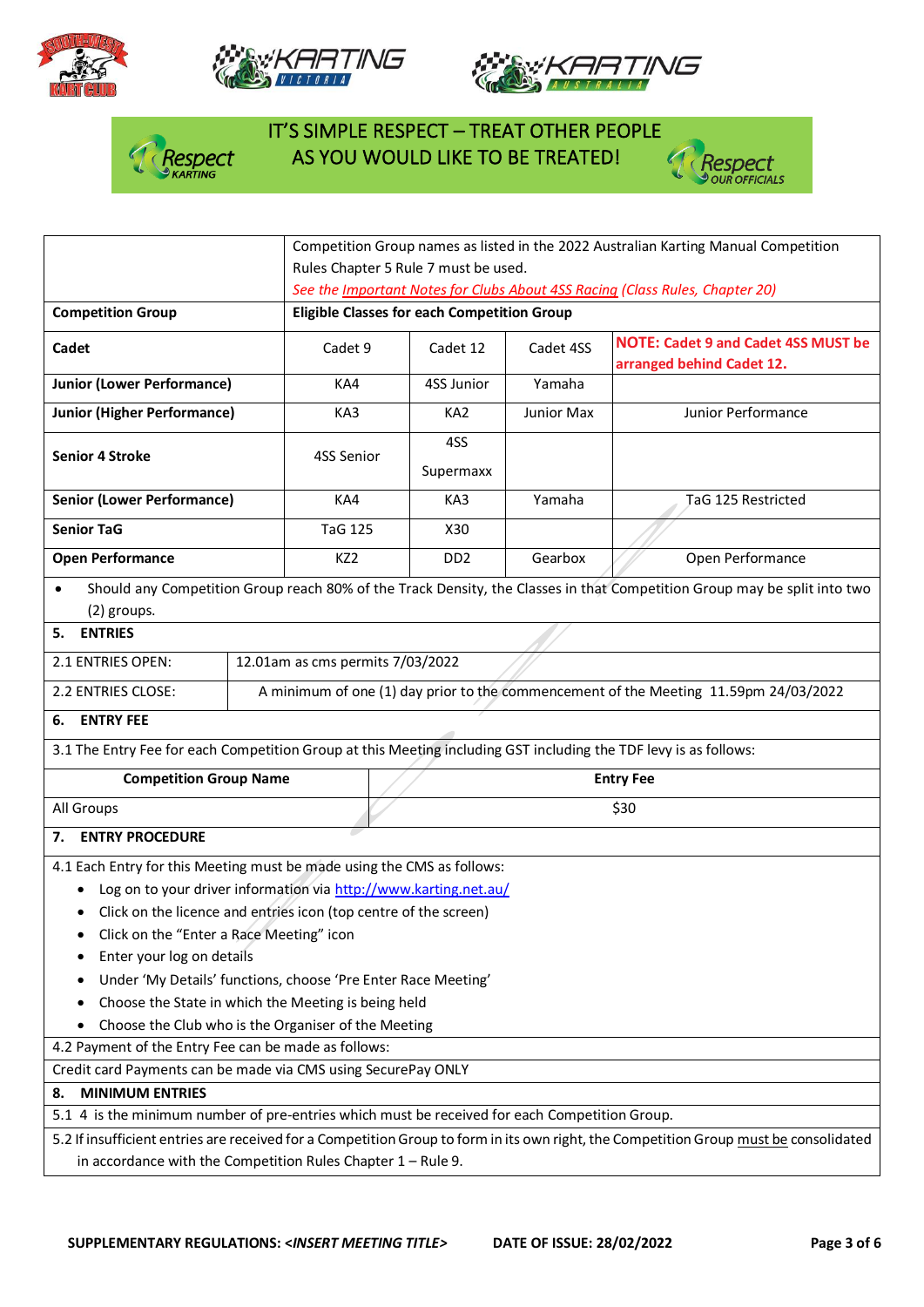







#### IT'S SIMPLE RESPECT – TREAT OTHER PEOPLE AS YOU WOULD LIKE TO BE TREATED!



#### **9. BRING A MATE SESSION**

6.1 A "Bring a Mate" session Will be conducted at this Meeting.

#### **10. TEAMS COMPETITION**

7.1 Teams Competition Will Not be conducted at this Meeting.

#### **3. SPECIFIC COVID-19 RESTRICTION AND MITIGATION REQUIREMENTS**

#### **COVIDSafe ACTION PLAN** (When required at law) The Club has completed a COVIDSafe Action Plan and submitted it to the relevant State Government Department. All actions identified as being required to be done to create a COVIDSafe Event and Club facility must be carried out prior to and during the Event. **1. PERMITTED AND NON-PERMITTED PERSONS 1.1. No person who has symptoms consistent with COVID-19 (this includes any fever, respiratory symptoms, shortness of breath, sore throat, cough, lack of smell or fatigue) is permitted to attend the Circuit or participate in the Event. 1.2. Any person who starts to feel unwell or to exhibit symptoms of COVID-19 during the Event must immediately avoid contact with all persons at the Circuit and MUST IMMEDIATELY LEAVE the Circuit. 2.** Note – The number chosen in 2.1 must not exceed the maximum number of people permitted to gather under State Public Health Authority Orders/Directions/Regulations. **SOCIAL DISTANCING AND DENSITY REQUIRMENTS**  2.1. | Essential Karting Personnel and Permitted Persons are not permitted to gather in groups greater than Choose a number while in attendance at the Event. (Delete if no limit on Group size by the State Government required) **2.2.** Government prescribed Social Distancing measures must always be observed. **2.3.** The use by Permitted Persons of any indoor facilities is strictly limited by the Density Quotient of the room as included in the Club's COVIDSafe Action Plan. **2.4.** Food service provided at the Event must fully comply with all State Public Health Authority Orders/Directions/Regulations. • Hand Hygiene must be available at all food service outlets. • Regular cleaning in accordance with the Club's COVIDSafe Action Plan MUST be carried out throughout the Event. **3. Check In Requirements 3.1 All Attendees MUST complete and submit the Karting Australia COVID-19 Declaration, or the compulsory State Government issued QR Code Check-In** *(delete which is not relevant)* **upon arrival at the venue if required by the State or Federal Government. 4. HYGIENE FACILITIES - TOILET/WASHROOM FACILITIES and HAND SANITISER 4.1** The Club is required to provide facilities to ensure general and sensible hygiene practices are maintained. **4.2** Toilet and washroom facilities at the Circuit must be open and available for use. **4.3** Washroom facilities must be properly equipped with liquid soap, running water and either air hand driers or paper towels. • The toilets and washroom facilities must be cleaned at least once during the day or as otherwise required in accordance with the Club's COVIDSafe Action Plan **4.4** It is strongly recommended that Essential Karting Personnel and Permitted Persons bring their own supply of hand sanitiser for use in accordance with government recommendations in addition to hand sanitiser that is supplied by the Club.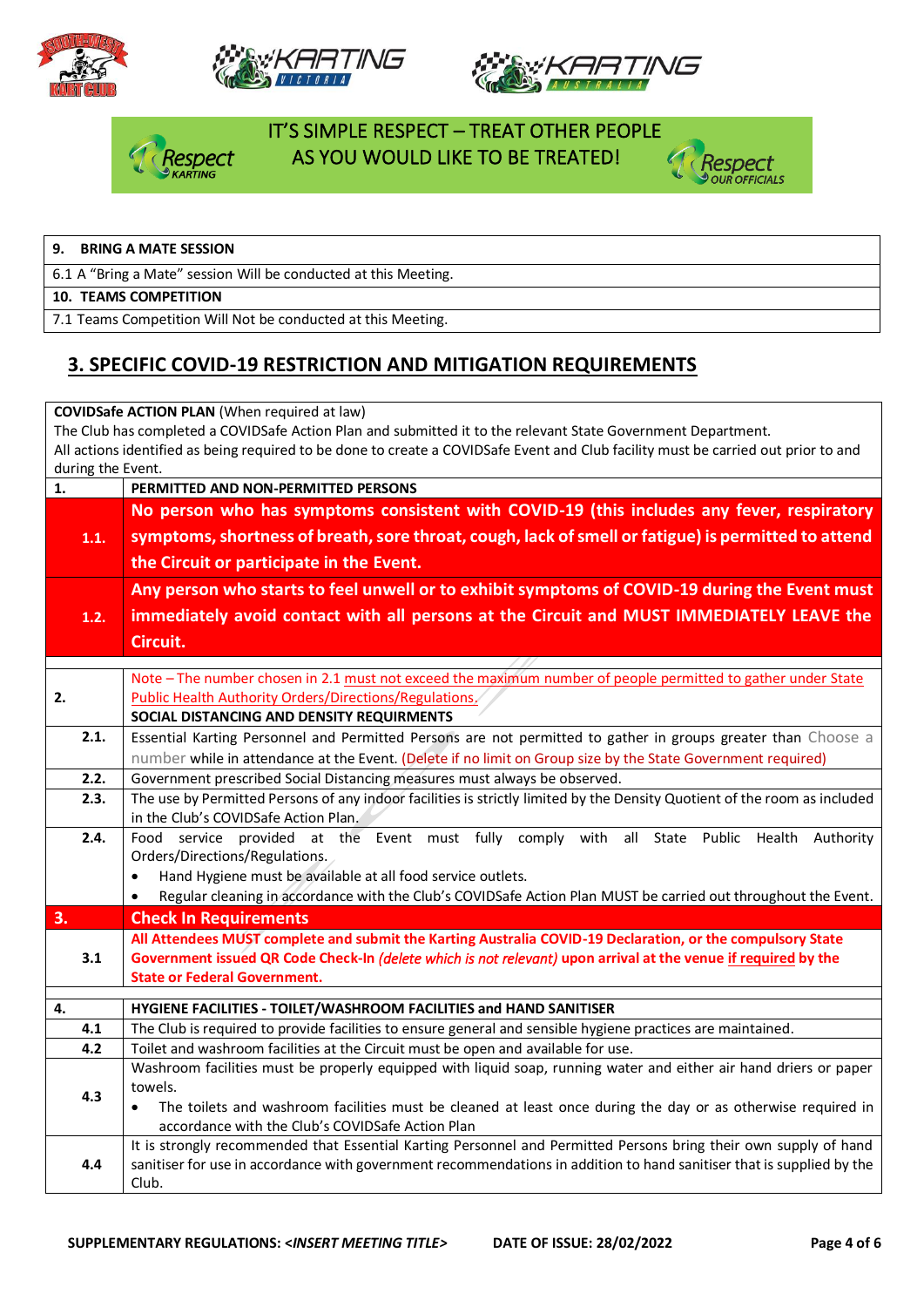







 IT'S SIMPLE RESPECT – TREAT OTHER PEOPLE **Asspect** AS YOU WOULD LIKE TO BE TREATED!



#### **4. COMPETITION**

| 1.                     | <b>FORMAT OF RACING - CLUB COMPETITION GROUPS</b>                                                                   |                                                                                                  |        |            |                                                                                                              |        |  |  |
|------------------------|---------------------------------------------------------------------------------------------------------------------|--------------------------------------------------------------------------------------------------|--------|------------|--------------------------------------------------------------------------------------------------------------|--------|--|--|
| 1.1                    | <b>Practice</b>                                                                                                     | 2 Practice session/s of 10 mins will be held.                                                    |        |            |                                                                                                              |        |  |  |
| 1.2                    | Qualifying                                                                                                          | There Will Not be Timed Qualifying at this Event.                                                |        |            |                                                                                                              |        |  |  |
| 1.3                    | <b>Heats &amp; Final</b>                                                                                            | The system of gridding will be in accordance with State Regulations - Club Competition Format 17 |        |            |                                                                                                              |        |  |  |
| <b>DISTANCES</b><br>2. |                                                                                                                     |                                                                                                  |        |            |                                                                                                              |        |  |  |
| Heat 1                 |                                                                                                                     | 6 laps                                                                                           | Heat 2 | 6 laps     | Heat 3                                                                                                       | 6 laps |  |  |
|                        |                                                                                                                     |                                                                                                  | Final  | 8laps      |                                                                                                              |        |  |  |
| З.                     | <b>ACCESS TO CIRCUIT</b>                                                                                            |                                                                                                  |        |            |                                                                                                              |        |  |  |
| 3.1                    |                                                                                                                     | Competitors will be permitted to enter the Circuit from 10am on 29/01/2022.                      |        |            |                                                                                                              |        |  |  |
| 4.                     | <b>DRIVERS BRIEFING</b>                                                                                             |                                                                                                  |        |            |                                                                                                              |        |  |  |
| 4.1                    |                                                                                                                     |                                                                                                  |        |            | Drivers Briefing notes will be advised in an electronic format OR over the PA system to all Competitors. Any |        |  |  |
| 5.                     | <b>SCRUTINEERING</b>                                                                                                | questions should be directed to the Chief Steward prior to the start of Competition.             |        |            |                                                                                                              |        |  |  |
|                        |                                                                                                                     |                                                                                                  |        |            |                                                                                                              |        |  |  |
| 5.1                    | All Competitors will be required to complete an electronic Scrutineering Form (Insert the link to the Scrutineering |                                                                                                  |        |            |                                                                                                              |        |  |  |
|                        | Form provided by KA) via a URL provided to them by the Host Club.                                                   |                                                                                                  |        |            |                                                                                                              |        |  |  |
|                        | https://kartingaustralia.wufoo.com/forms/ka-scrutineering-record-cobden/                                            |                                                                                                  |        |            |                                                                                                              |        |  |  |
| 5.2                    | This form will be submitted to the Race Secretary in an electronic format no later than close of entries.           |                                                                                                  |        |            |                                                                                                              |        |  |  |
|                        | 11.59pm 24/03/2022                                                                                                  |                                                                                                  |        |            |                                                                                                              |        |  |  |
| <b>FUEL</b><br>6.      |                                                                                                                     |                                                                                                  |        |            |                                                                                                              |        |  |  |
| 6.1                    | PULP and E10 PULP are the only fuels permitted to be used at this Meeting.                                          |                                                                                                  |        |            |                                                                                                              |        |  |  |
| 6.2                    | Control Fuel Will Not be used at this Meeting.                                                                      |                                                                                                  |        |            |                                                                                                              |        |  |  |
| 7.                     | <b>TIMETABLE</b>                                                                                                    |                                                                                                  |        |            |                                                                                                              |        |  |  |
| 7.1                    | Saturday 26/03/2022                                                                                                 |                                                                                                  |        |            |                                                                                                              |        |  |  |
|                        |                                                                                                                     | <b>TIME</b>                                                                                      |        |            | <b>ACTIVITY</b>                                                                                              |        |  |  |
| a)                     |                                                                                                                     | 10.00am                                                                                          |        | Gates open |                                                                                                              |        |  |  |
| b)                     |                                                                                                                     | 11.00am                                                                                          |        |            | Canteen opens                                                                                                |        |  |  |
| c)                     |                                                                                                                     | 11.00am                                                                                          |        |            | Bring a mate session                                                                                         |        |  |  |
| d)                     |                                                                                                                     | 1.30pm                                                                                           |        |            | Practice                                                                                                     |        |  |  |
| e)                     |                                                                                                                     | 4.00pm                                                                                           |        | Racing     |                                                                                                              |        |  |  |
| 8.                     | <b>TROPHIES AND PRIZES</b>                                                                                          |                                                                                                  |        |            |                                                                                                              |        |  |  |
|                        |                                                                                                                     |                                                                                                  |        |            |                                                                                                              |        |  |  |